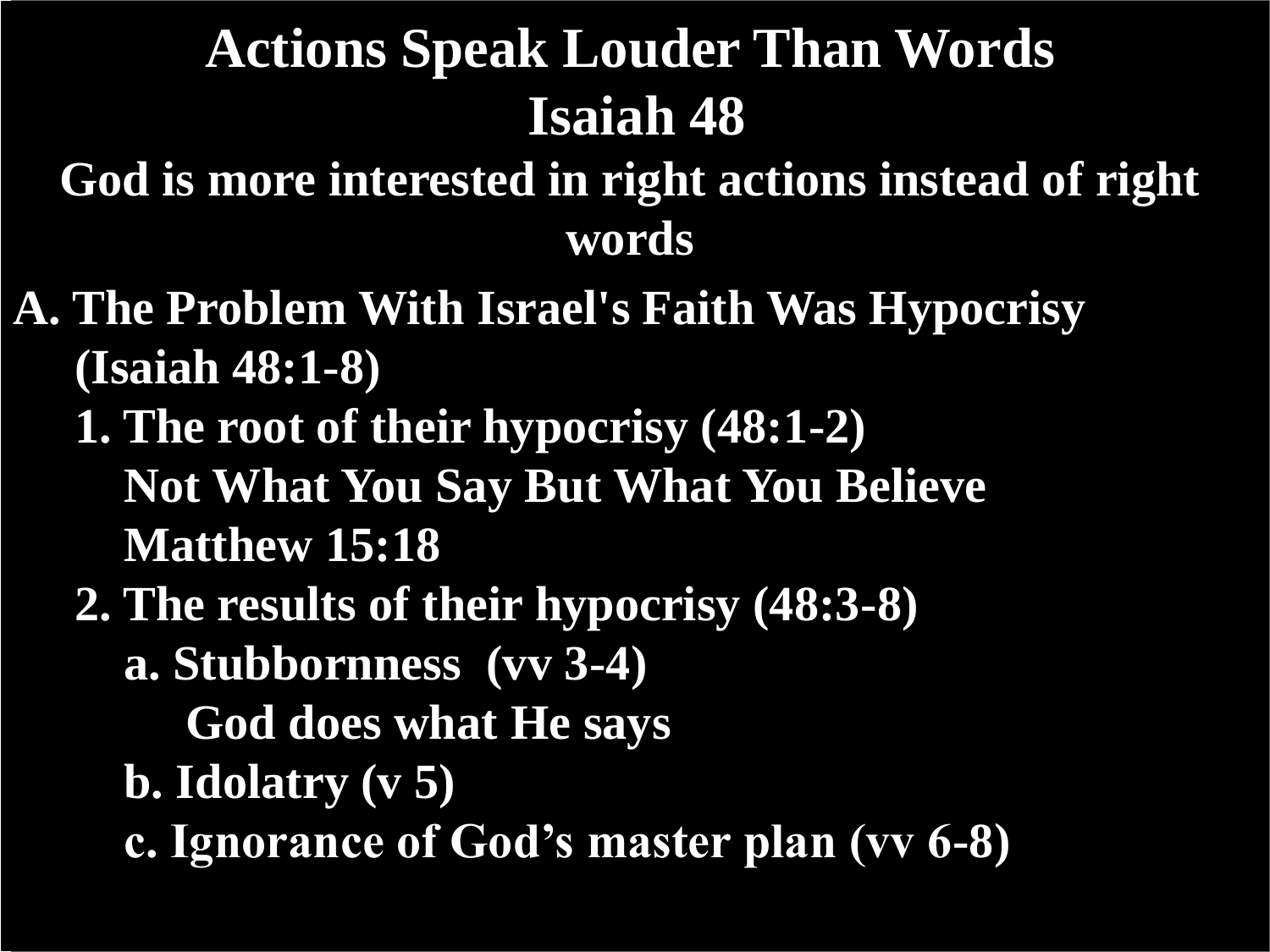# **Actions Speak Louder Than Words Isaiah 48**

**God is more interested in right actions instead of right words**

**B. The Power of God's Love (Isaiah 48:9-11) 1. Mercy (48:9) 2. Patience (48:10-11)**

**C. The Plan For God's People (Isaiah 48:12-17) 1. Hearken (48:12-14a) 2. Wait on the Lord (48:14b-15) 3. Come close to God (48:16) 4. Learn of God's ways (48:17)**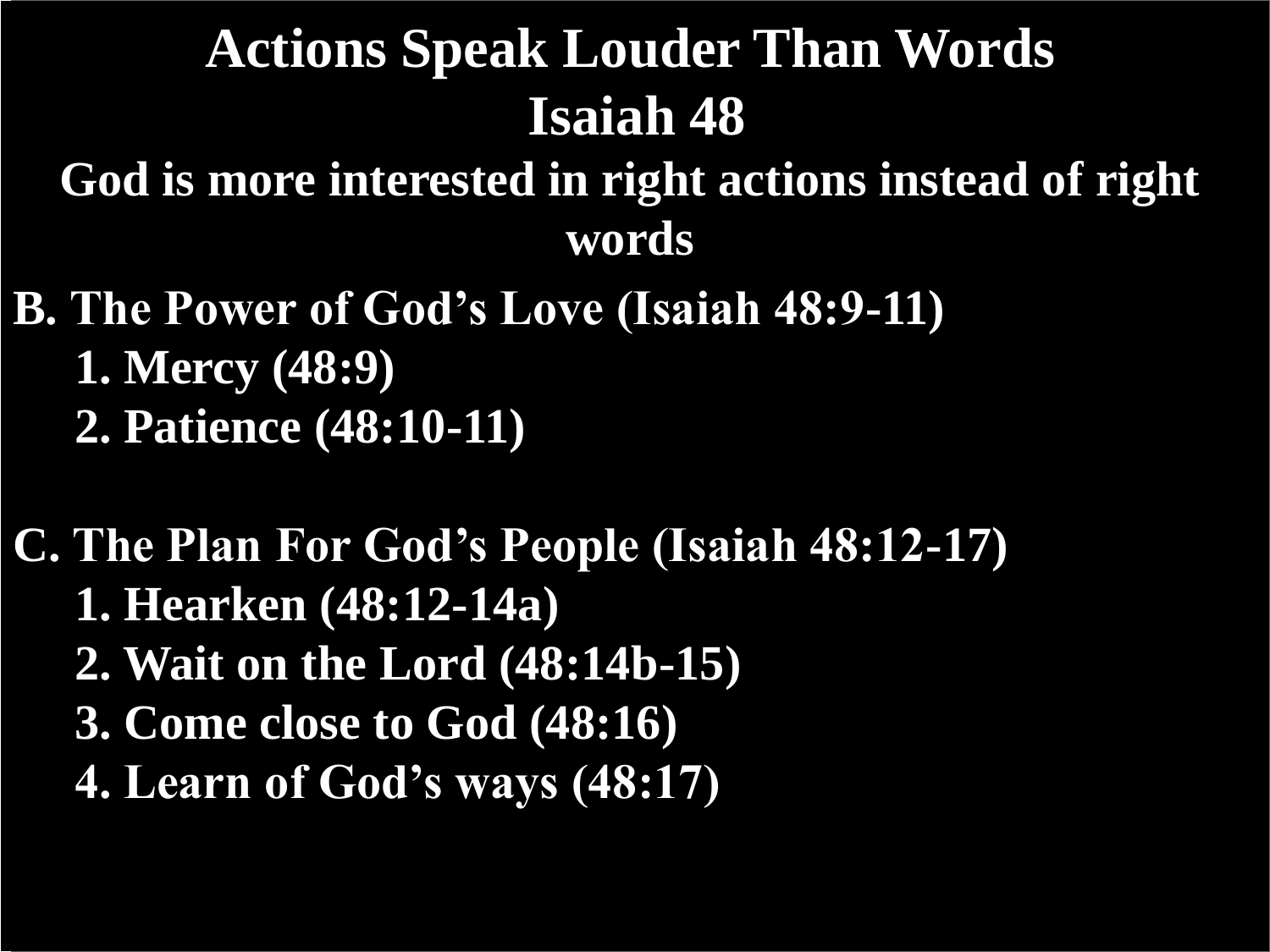# **Actions Speak Louder Than Words Isaiah 48**

**God is more interested in right actions instead of right words**

**D. The Promises Offered to God's People (Isaiah 48:18-21)**

- **1. Peace (48:18)**
- **2. Righteousness (48:18)**
- **3. Multiplication (48:19)**
- **4. An eternal testimony (48:19)**
- **5. Freedom (48:20)**
- **6. Praise (48:20)**
- **7. Redemption (48:21)**
- **8. Satisfaction (48:21)**

**E. The Promise to the Wicked (Isaiah 48:22)**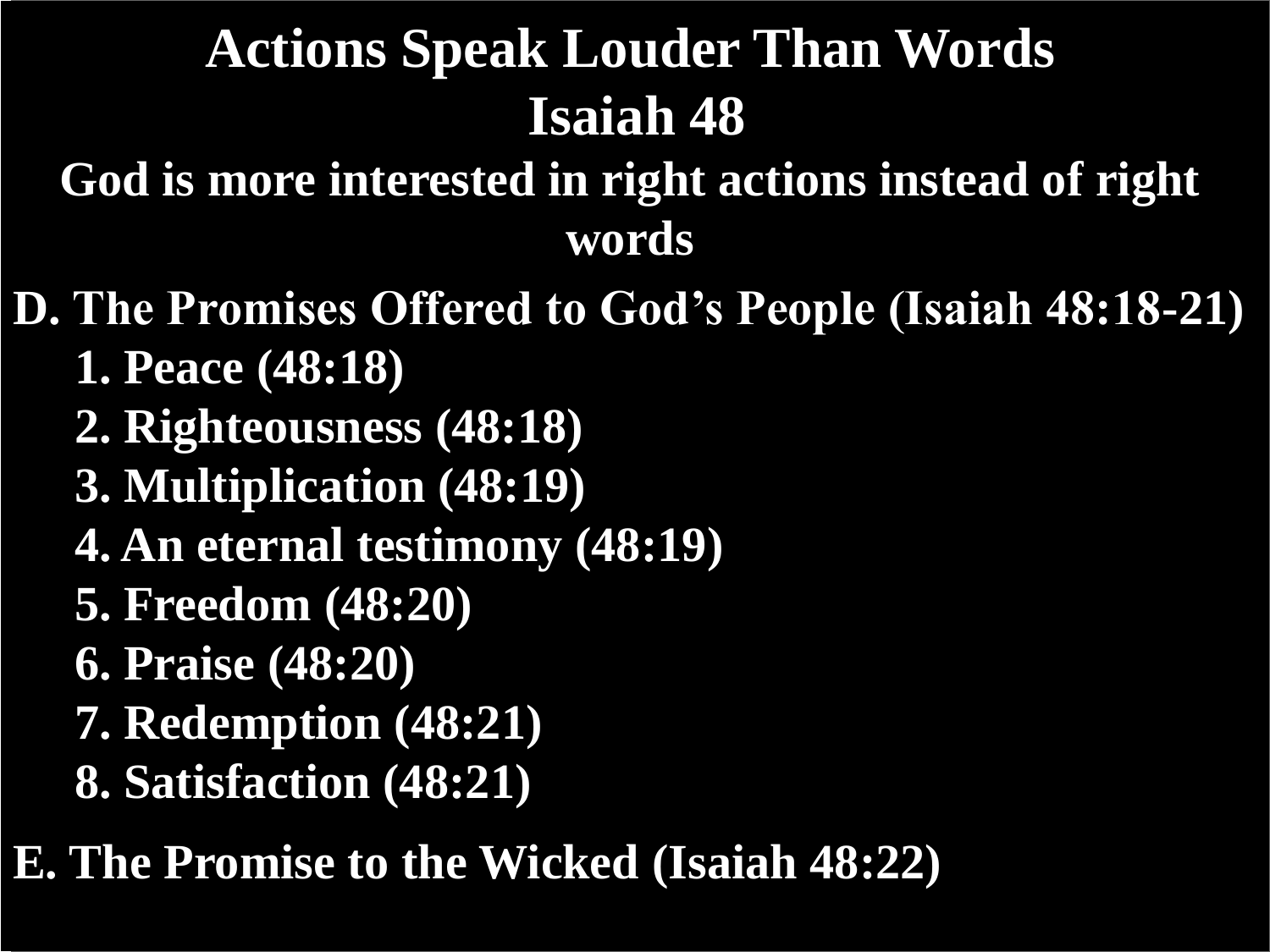#### **The Savior of the World Isaiah 49**

#### **Christ Is The Light and Love of God to the World**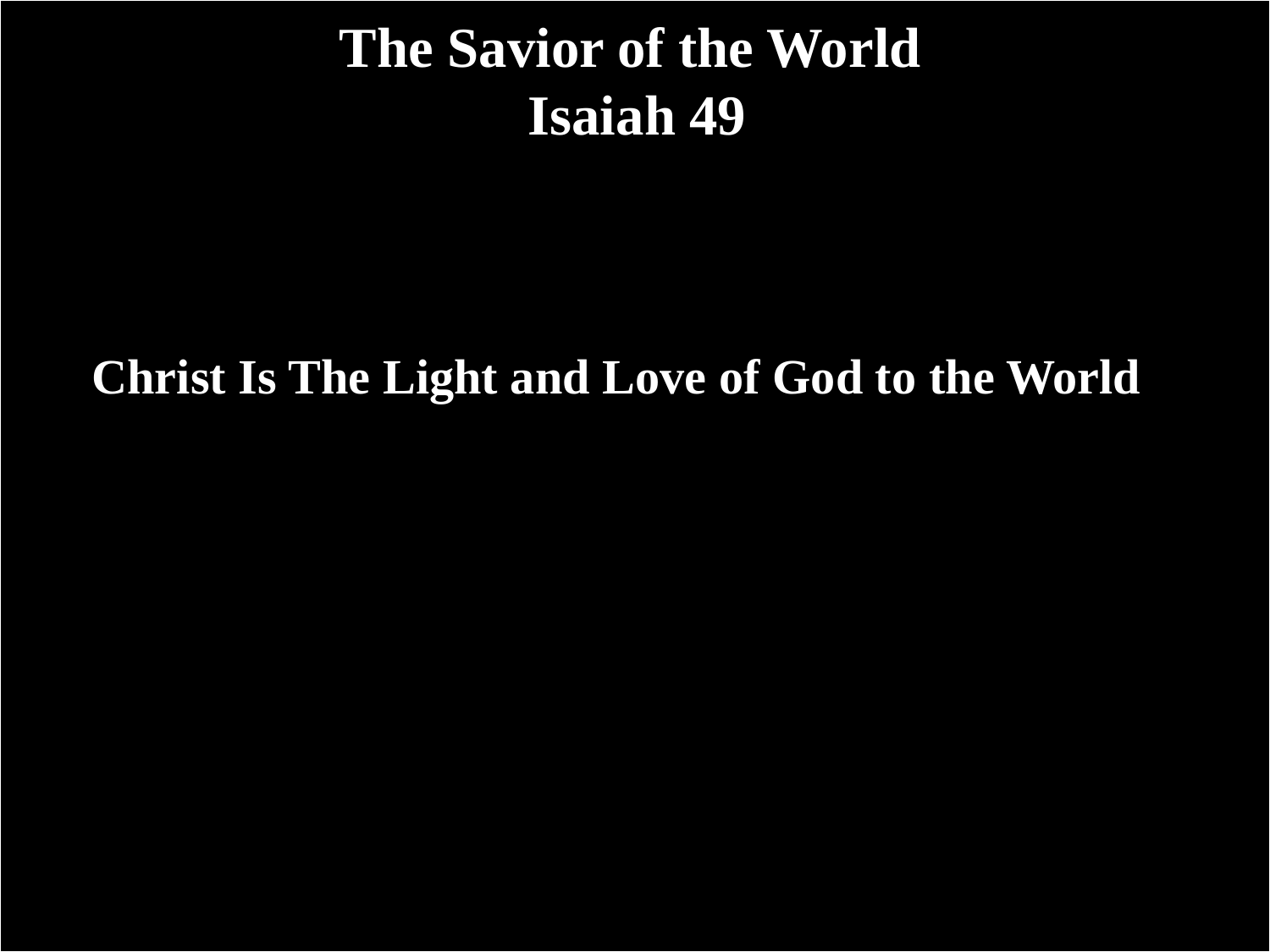**A. Listen and Heed (49:1) Isaiah 49:1 Listen, O isles, unto me; and hearken, ye people, from far;…** 

**B. Christ's call (49:1) Isaiah 49:1 …The LORD hath called me from the womb; from the bowels of my mother hath he made mention of my name.**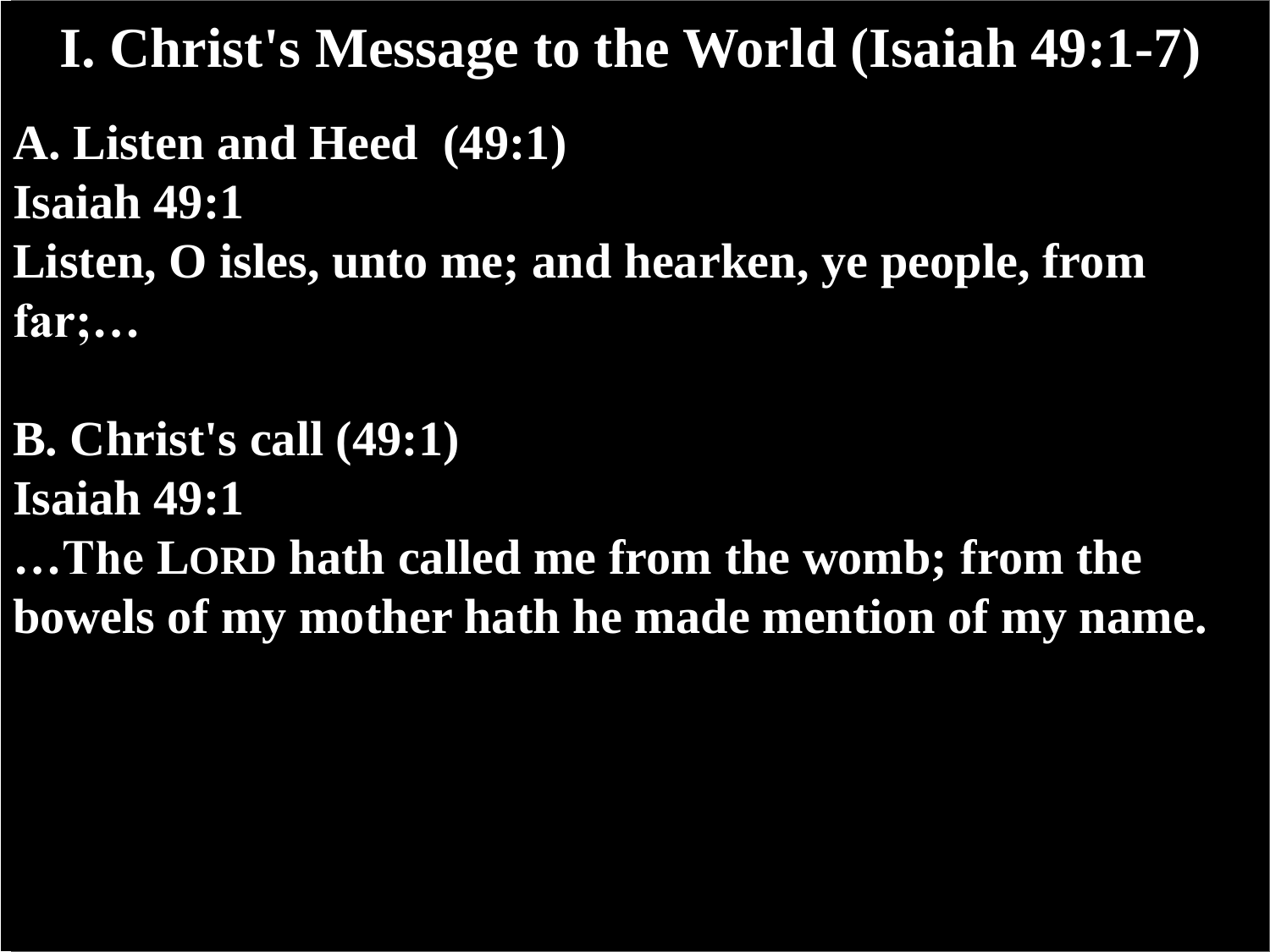- **C. Christ's characteristics (49:2) Isaiah 49:2**
- **And he hath made my mouth like a sharp sword; in the shadow of his hand hath he hid me, and made me a polished shaft; in his quiver hath he hid me;**

**D. Christ's commission (49:3) Isaiah 49:3 And said unto me, Thou art my servant, O Israel, in whom I will be glorified.**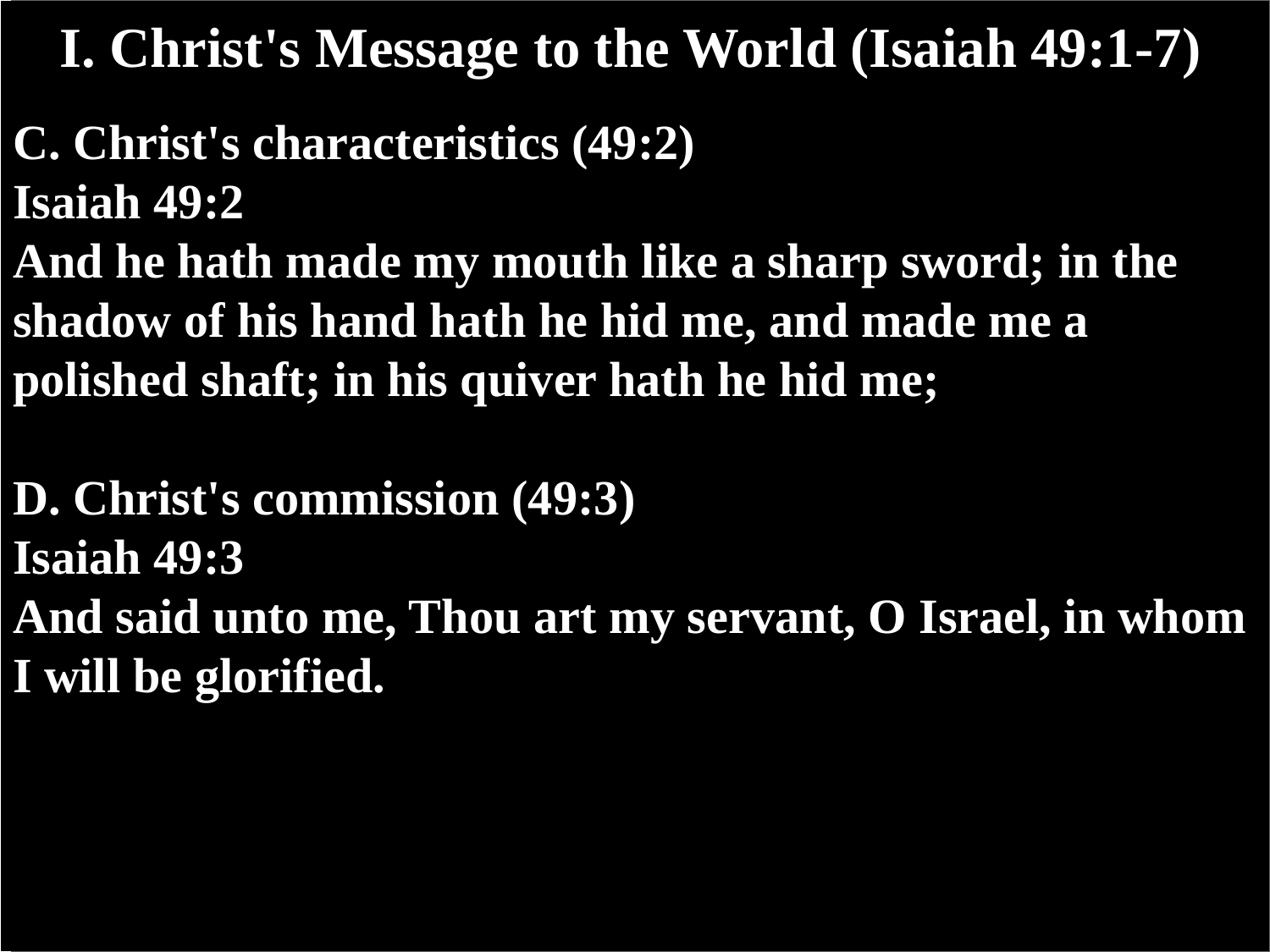**E. Christ's commentary on His earthly ministry (48:4-7) 1. A human perspective (v 4)**

**Isaiah 49:4**

**Then I said, I have laboured in vain, I have spent my strength for nought, and in vain: yet surely my judgment is with the LORD, and my work with my God.**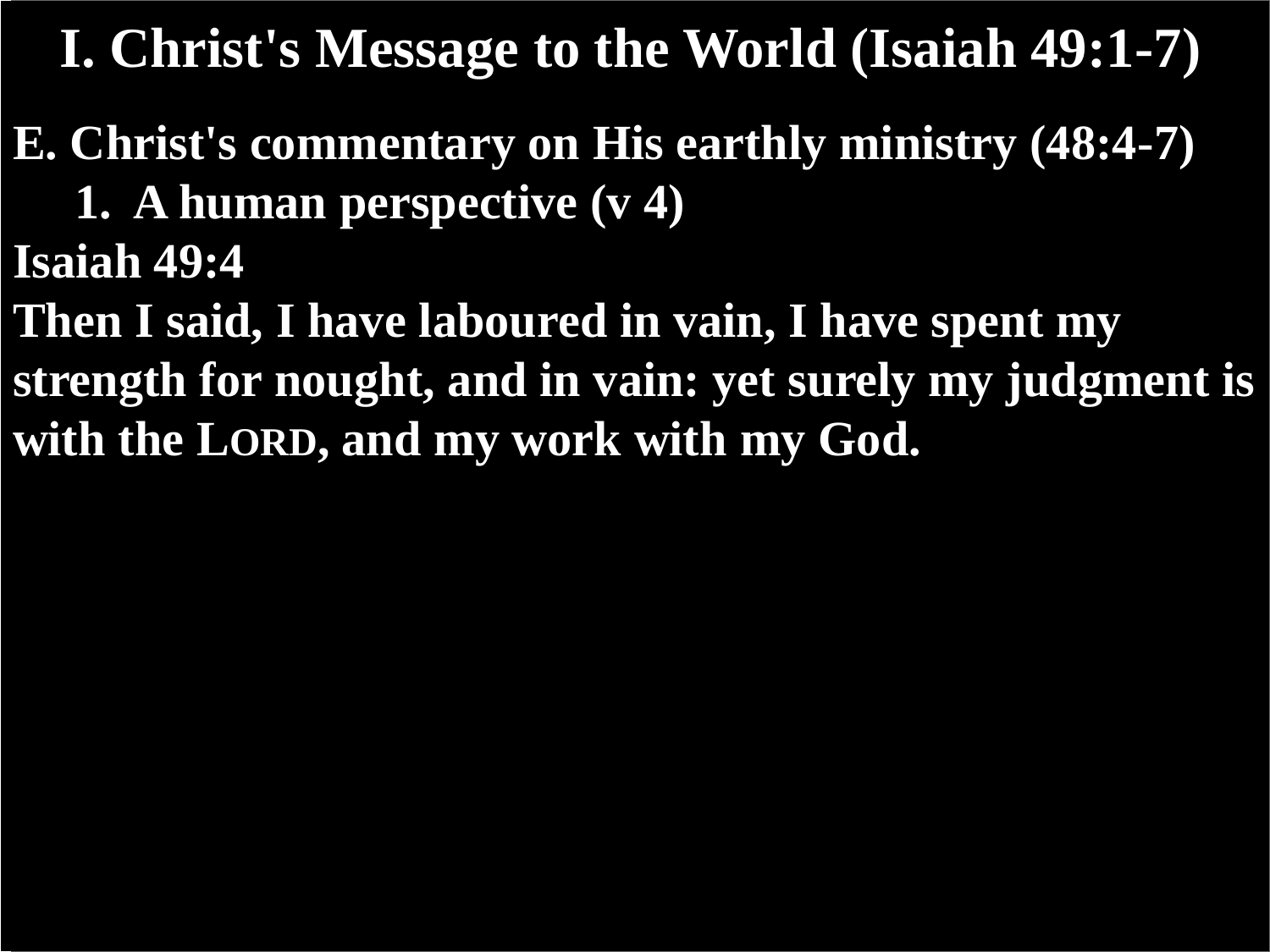- **E. Christ's commentary on His earthly ministry (48:4-7) – continued**
	- **2. God's perspective (vv 5-7)**
- **Isaiah 49:5-7**
- **5 And now, saith the LORD that formed me from the womb to be his servant, to bring Jacob again to him, Though Israel be not gathered, yet shall I be glorious in the eyes of the LORD, and my God shall be my strength. 6 And he said, It is a light thing that thou shouldest be my servant to raise up the tribes of Jacob, and to restore the preserved of Israel: I will also give thee for a light to the Gentiles, that thou mayest be my salvation unto the end of the earth.**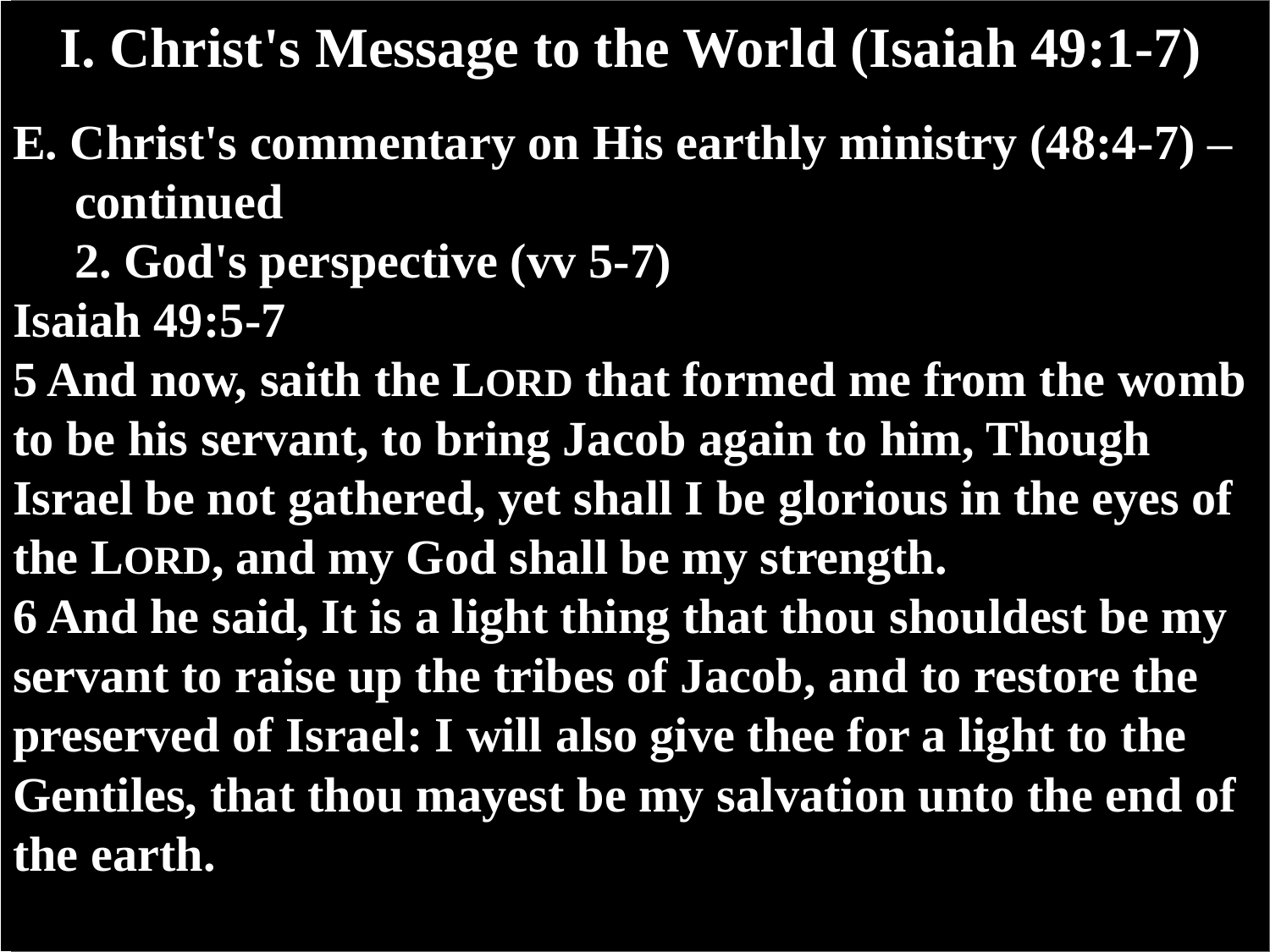- **E. Christ's commentary on His earthly ministry (48:4-7) – continued**
	- **2. God's perspective (vv 5-7)**
- **Isaiah 49:5-7**
- **7 Thus saith the LORD, the Redeemer of Israel, and his Holy One, to him whom man despiseth, to him whom the nation abhorreth, to a servant of rulers, Kings shall see and arise, princes also shall worship, because of the LORD that is faithful, and the Holy One of Israel, and he shall choose thee.**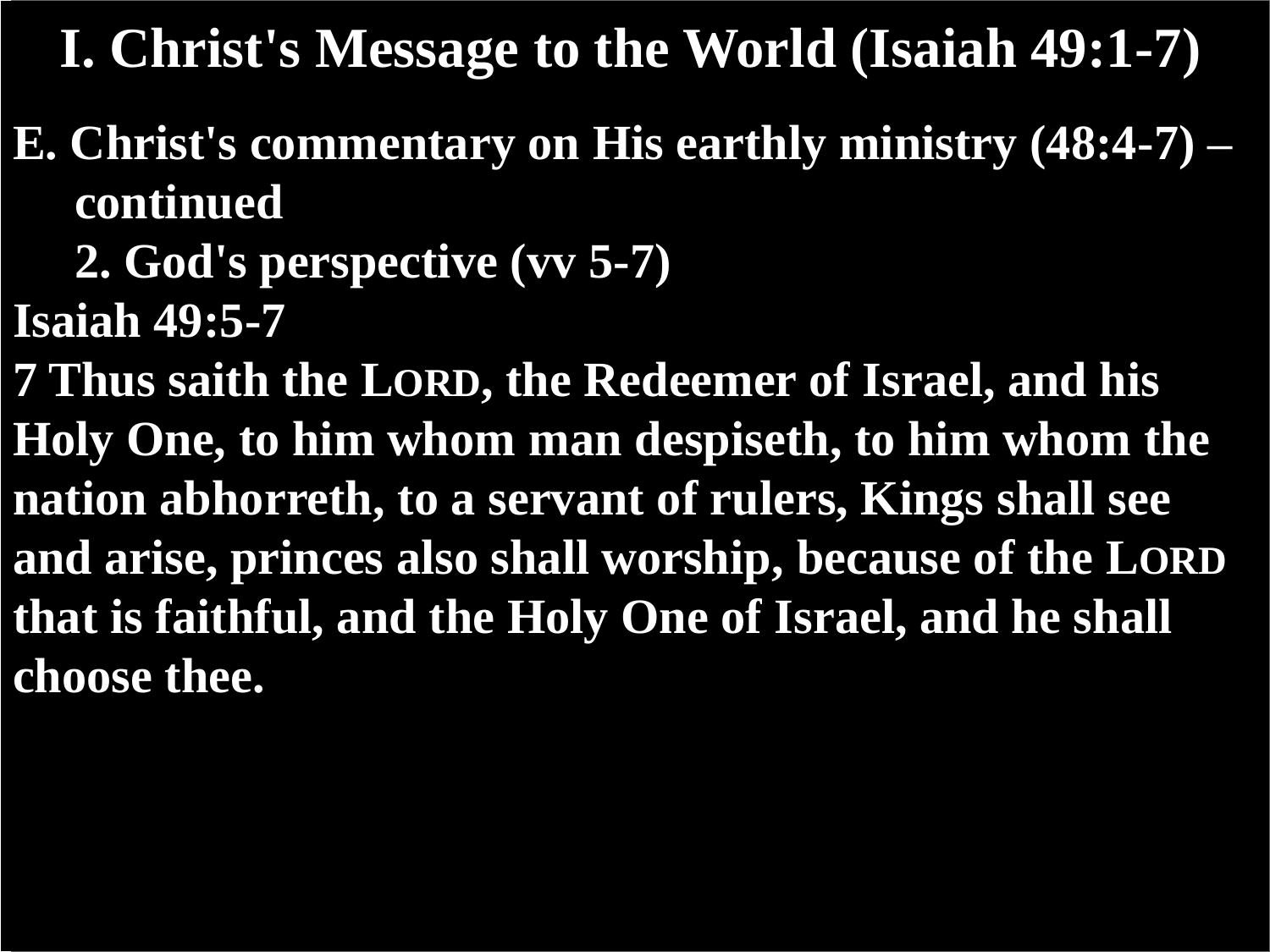### **II. Christ's Message to Israel (Isaiah 49:8-14)**

#### **A. I am your covenant (49:8) Isaiah 49:8**

**Thus saith the LORD, In an acceptable time have I heard thee, and in a day of salvation have I helped thee: and I will preserve thee, and give thee for a covenant of the people, to establish the earth, to cause to inherit the desolate heritages;**

### **B. I am your redemption (49:9) Isaiah 49:9**

**That thou mayest say to the prisoners, Go forth; to them that are in darkness, Shew yourselves. They shall feed in the ways, and their pastures shall be in all high places.**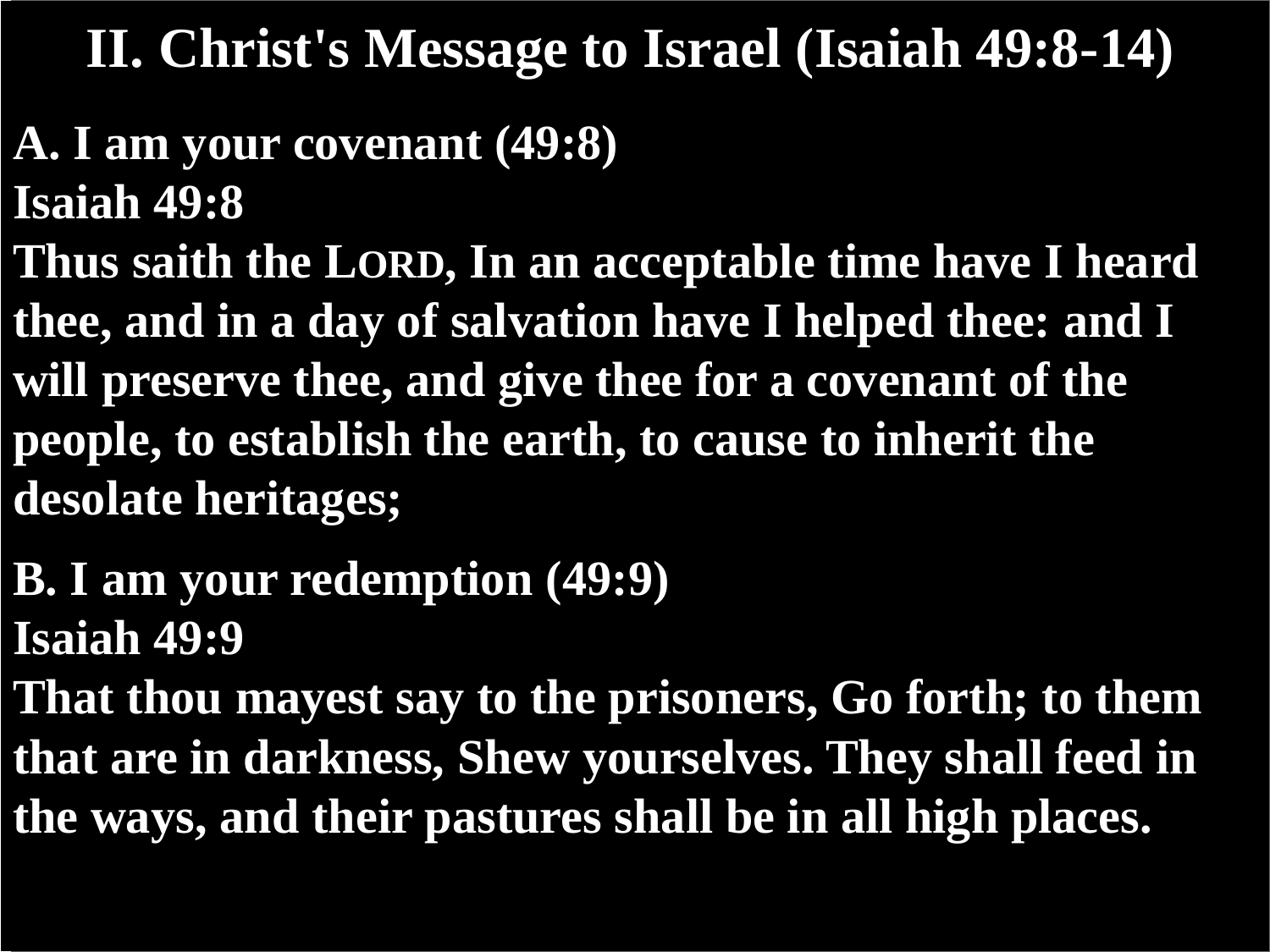### **II. Christ's Message to Israel (Isaiah 49:8-14)**

- **C. I am your provision (49:10) Isaiah 49:10**
- **They shall not hunger nor thirst; neither shall the heat nor sun smite them: for he that hath mercy on them shall lead them, even by the springs of water shall he guide them.**
- **D. I am your way (49:11) Isaiah 49:11 And I will make all my mountains a way, and my highways shall be exalted.**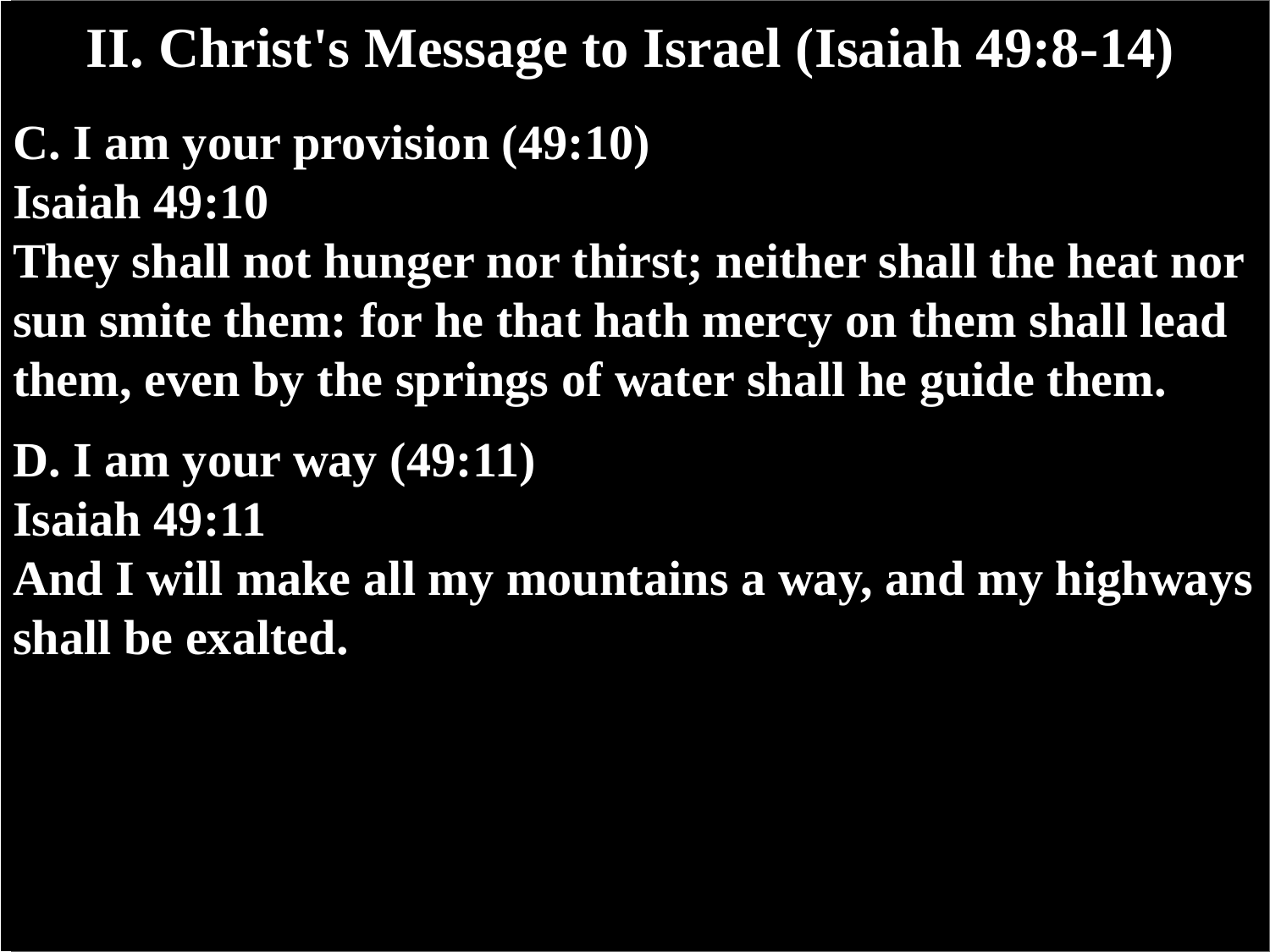**II. Christ's Message to Israel (Isaiah 49:8-14)**

- **E. I will gather you together (49:12) Isaiah 49:12**
- **Behold, these shall come from far: and, lo, these from the north and from the west; and these from the land of Sinim.**
- **F. I am your hope in your hopelessness (49:13-14) Isaiah 49:13-14**
- **13 Sing, O heavens; and be joyful, O earth; and break forth into singing, O mountains: for the LORD hath comforted his people, and will have mercy upon his afflicted.**
- **14 But Zion said, The LORD hath forsaken me, and my Lord hath forgotten me.**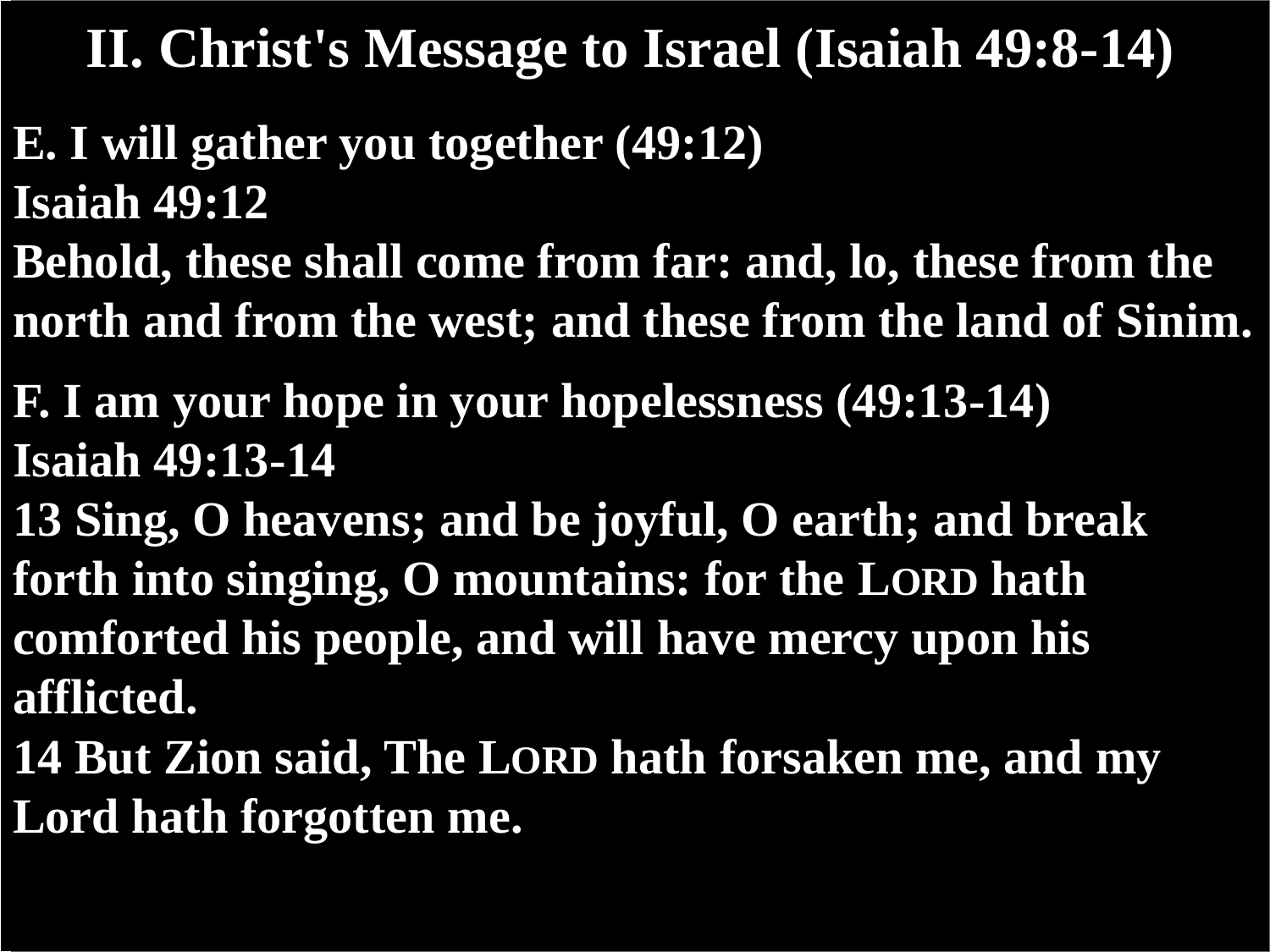- **A. I will remember you (49:15-16) Isaiah 49:15-16**
- **15 Can a woman forget her sucking child, that she should not have compassion on the son of her womb? yea, they may forget, yet will I not forget thee. 16 Behold, I have graven thee upon the palms of my**
- **hands; thy walls are continually before me.**
- **B. I will deliver you (49:17)**
- **Isaiah 49:17**
- **Thy children shall make haste; thy destroyers and they that made thee waste shall go forth of thee.**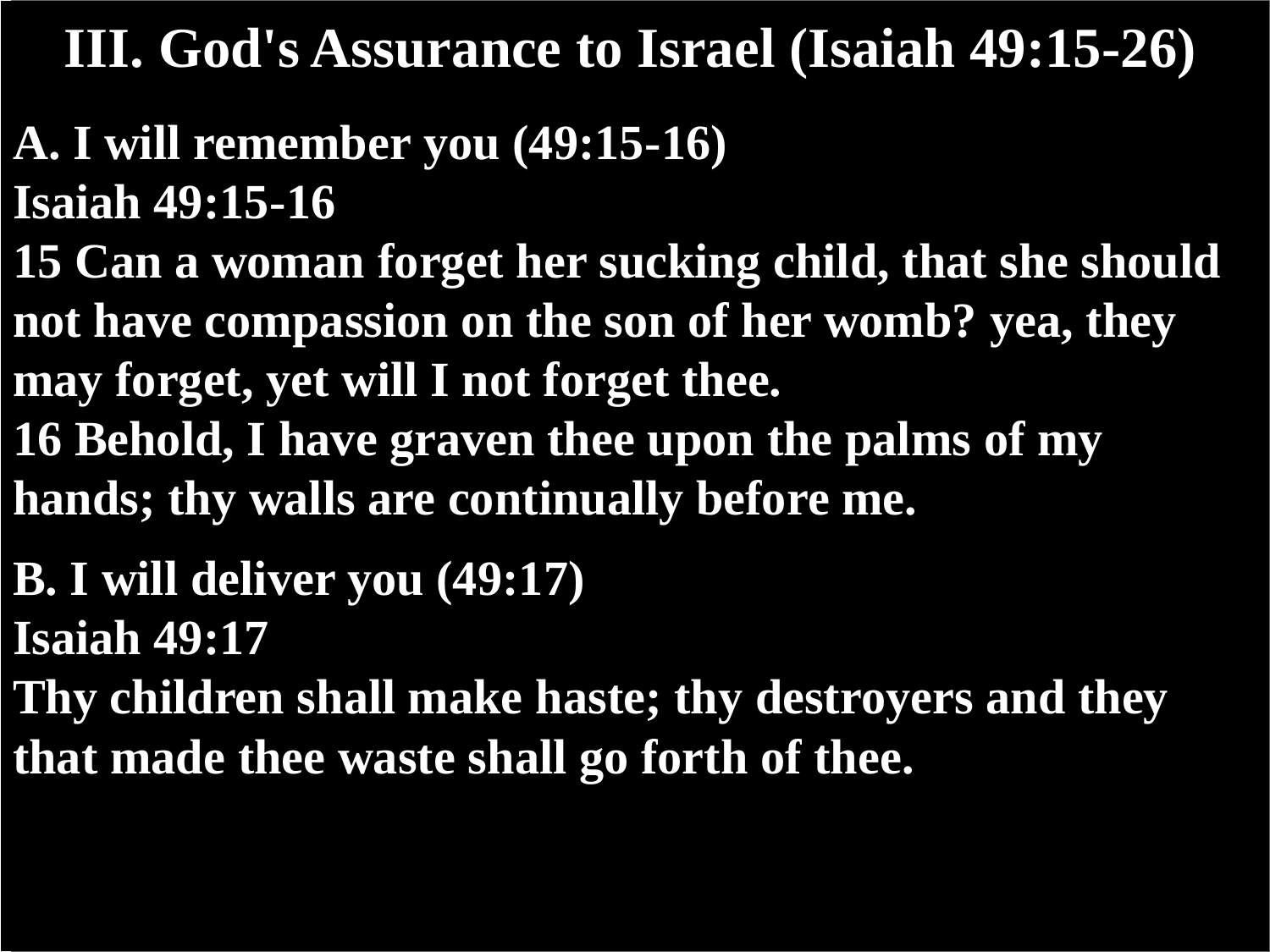# **C. I will clothe you (49:18)**

**Isaiah 49:18**

**Lift up thine eyes round about, and behold: all these gather themselves together, and come to thee. As I live, saith the LORD, thou shalt surely clothe thee with them all, as with an ornament, and bind them on thee, as a bride doeth. .**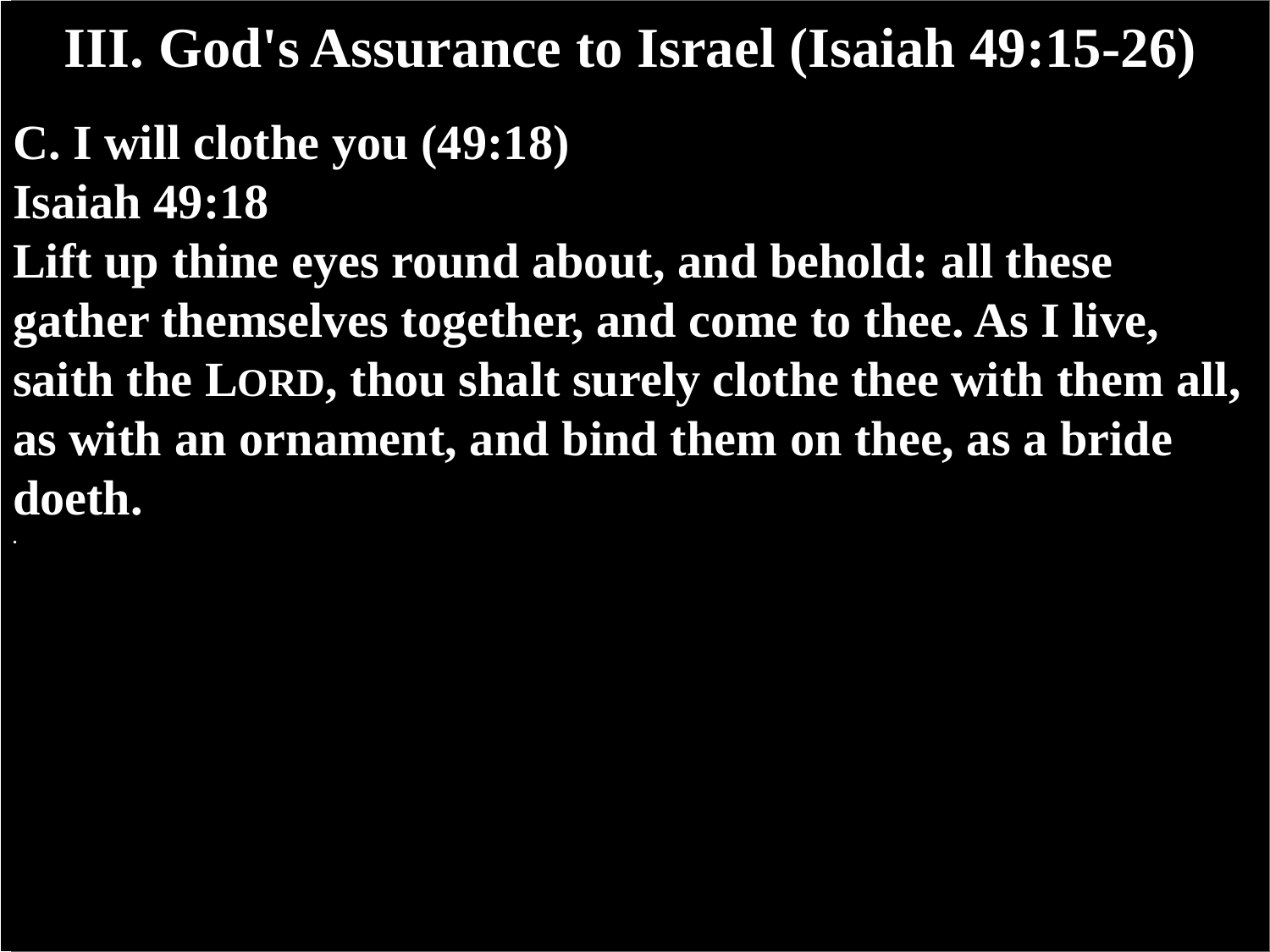- **D. I will expand your borders (49:19-20) Isaiah 49:19-20**
- **19 For thy waste and thy desolate places, and the land of thy destruction, shall even now be too narrow by reason of the inhabitants, and they that swallowed thee up shall be far away.**
- **20 The children which thou shalt have, after thou hast lost the other, shall say again in thine ears, The place is too strait for me: give place to me that I may dwell.**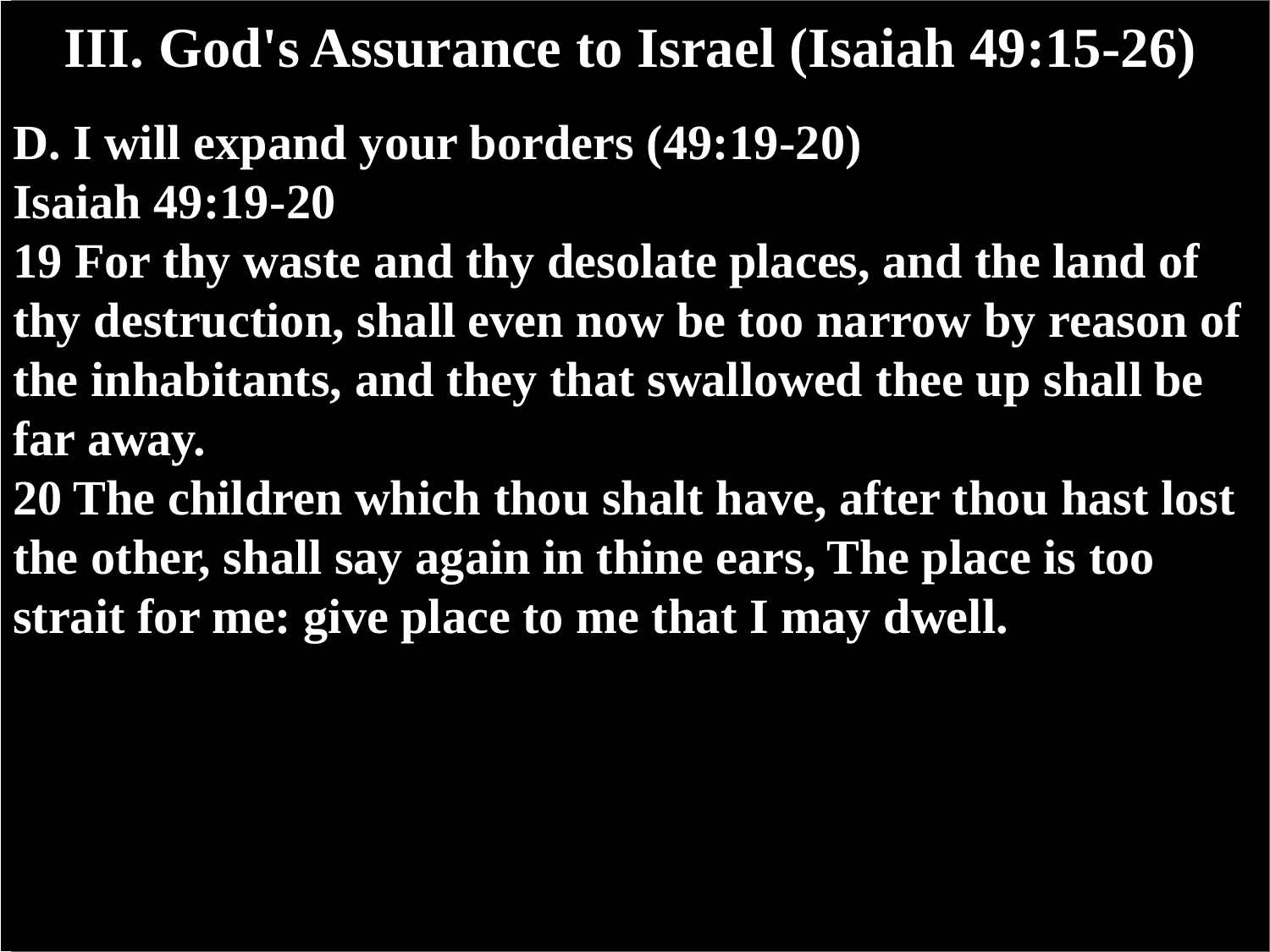#### **Isaiah 49:21-26**

**21 Then shalt thou say in thine heart, Who hath begotten me these, seeing I have lost my children, and am desolate, a captive, and removing to and fro? and who hath brought up these? Behold, I was left alone; these, where had they been?**

**22 Thus saith the Lord GOD, Behold, I will lift up mine hand to the Gentiles, and set up my standard to the people: and they shall bring thy sons in their arms, and thy daughters shall be carried upon their shoulders.**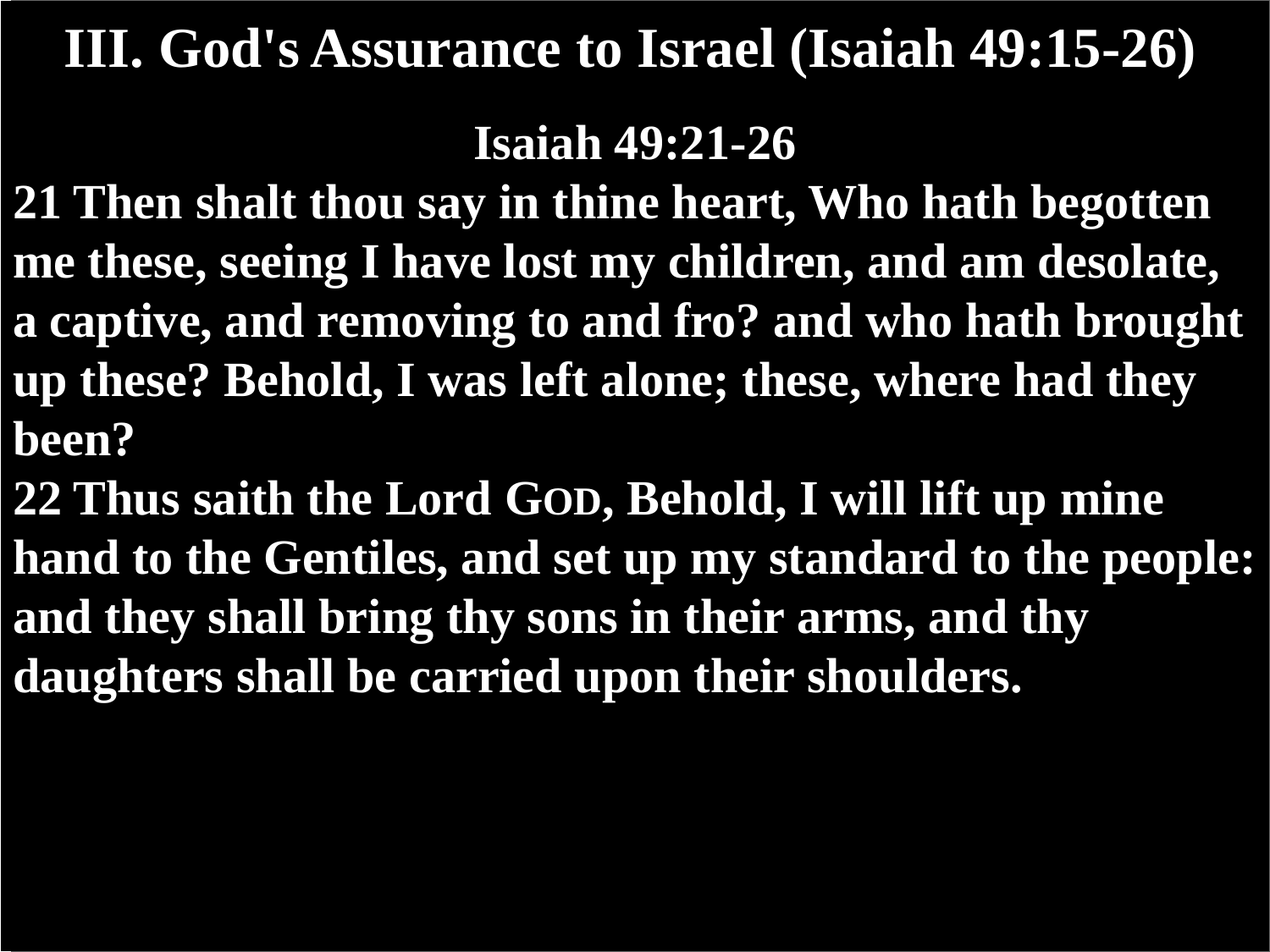#### **Isaiah 49:21-26 - continued**

**23 And kings shall be thy nursing fathers, and their queens thy nursing mothers: they shall bow down to thee with** 

**their face toward the earth, and lick up the dust of thy** 

- **feet; and thou shalt know that I am the LORD: for they shall not be ashamed that wait for me.**
- **24 Shall the prey be taken from the mighty, or the lawful captive delivered?**

**25 But thus saith the LORD, Even the captives of the mighty shall be taken away, and the prey of the terrible shall be delivered: for I will contend with him that contendeth with thee, and I will save thy children.**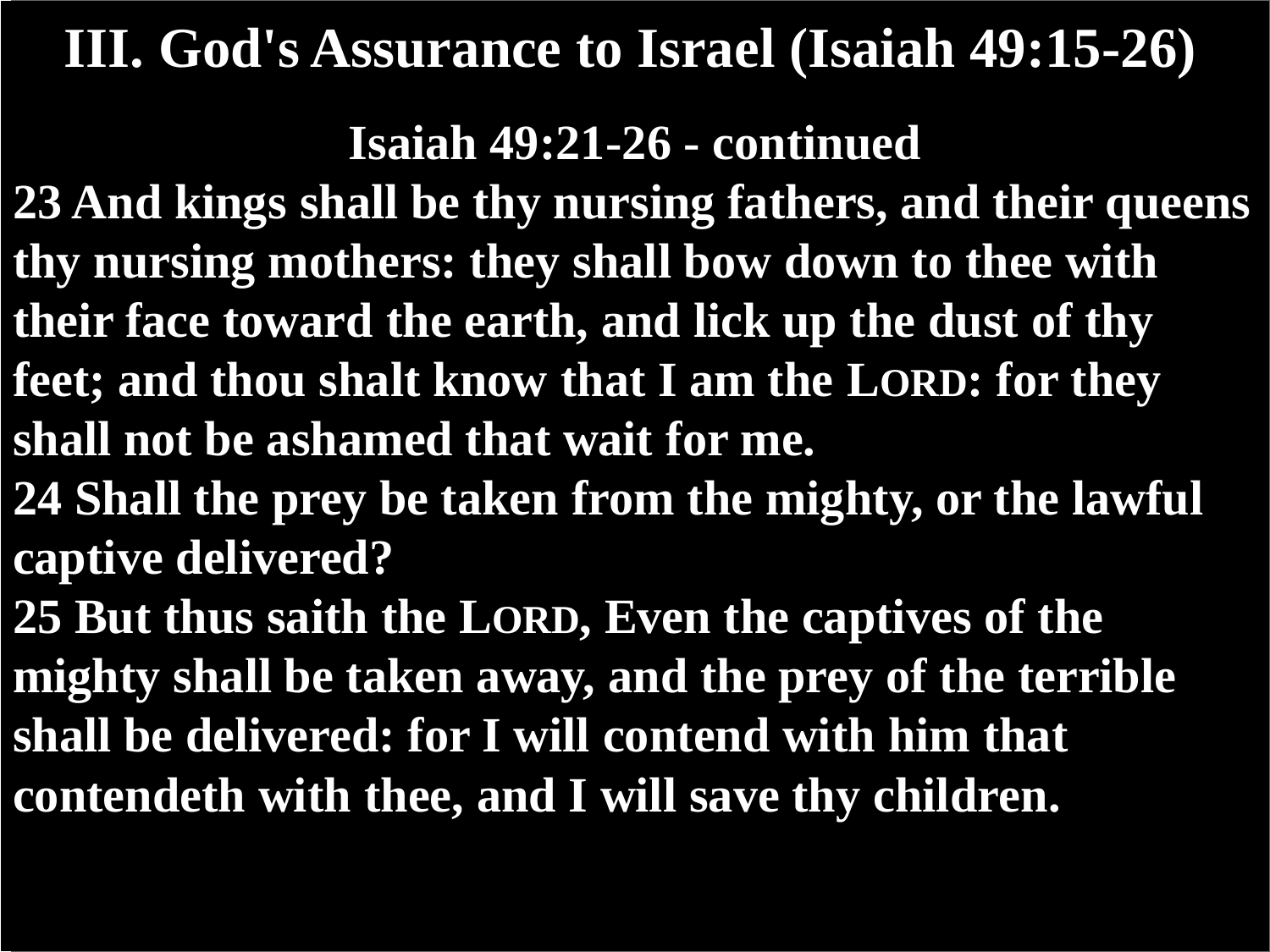**Isaiah 49:21-26 - continued**

**26 And I will feed them that oppress thee with their own flesh; and they shall be drunken with their own blood, as with sweet wine: and all flesh shall know that I the LORD am thy Saviour and thy Redeemer, the mighty One of Jacob.**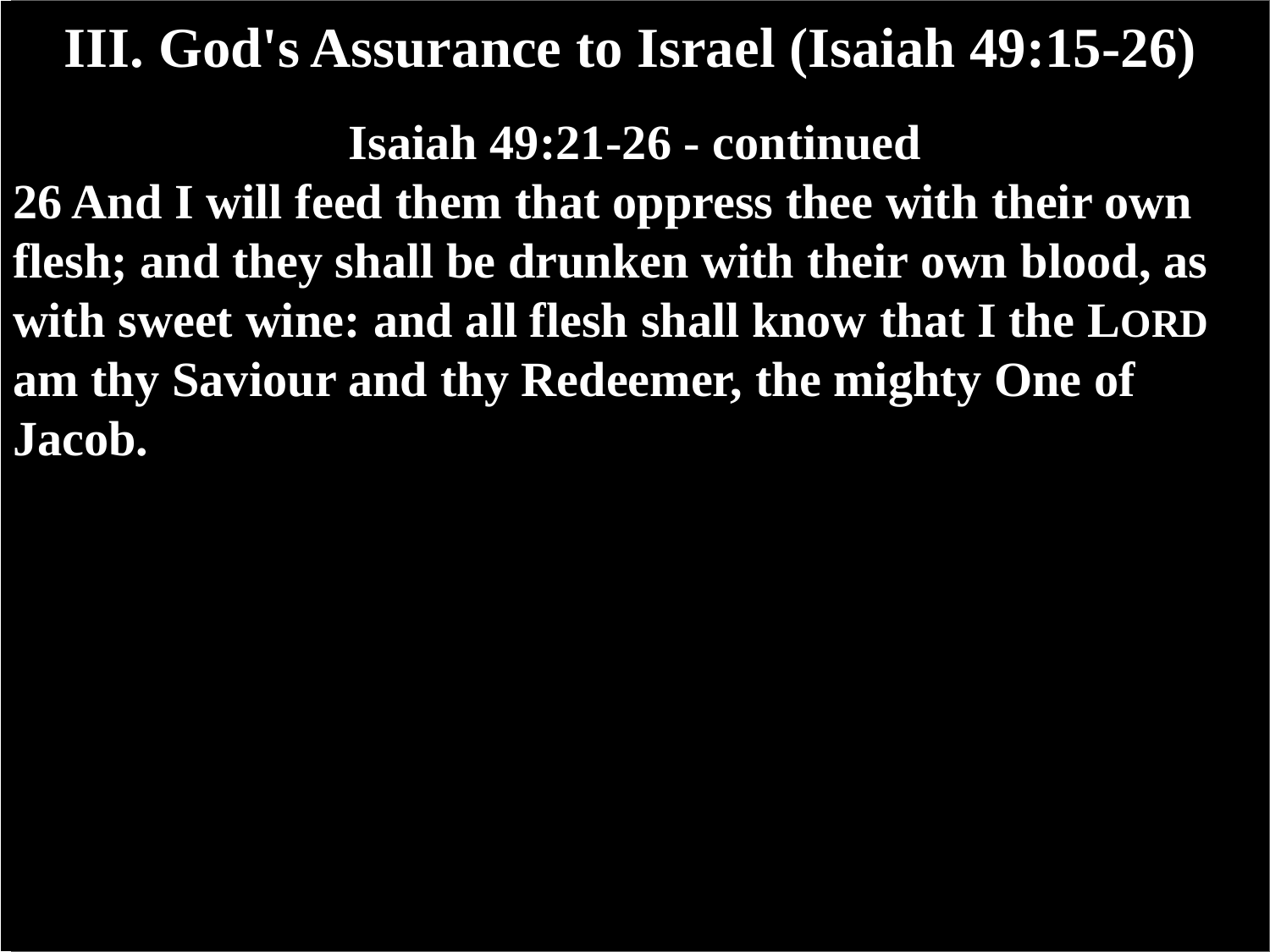#### **E. I will restore you (49:21-26) 1. Israel's question - Where did these children come from? (v 21)**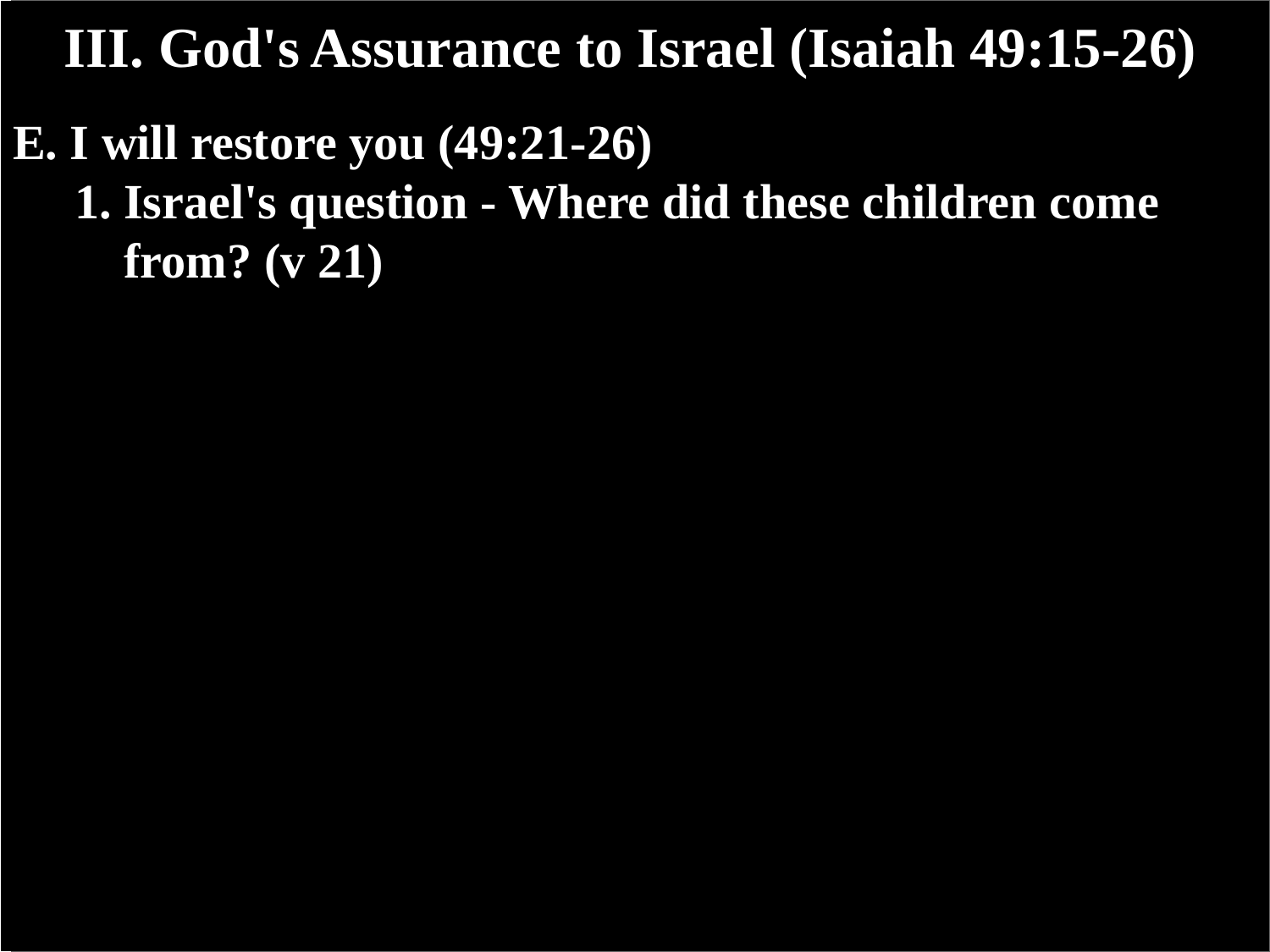- **E. I will restore you (49:21-26) - continued**
	- **2. God's response - Nine promises (vv 22-26)**
		- **a. "I will lift up my hand to the Gentiles" (v 22)**
		- **b. "set up my standard to the people" (v 22)**
		- **c. "they shall bring" these children (v 22)**
		- **d. "kings shall be thy nursing fathers and queens thy nursing mothers" (v 23)**
		- **e. "they shall bow down to thee" (v 23)**
		- **f. "thou shalt know that I am the Lord" (v 23)**
		- **g. "Even the captives .. and the prey of the terrible shall be delivered..." (v 25)**
		- **h. "I will feed them that oppress thee with their own flesh" (v 26)**
		- **i. "all flesh shall know that I the Lord am thy Saviour and thy Redeemer" (v 26)**